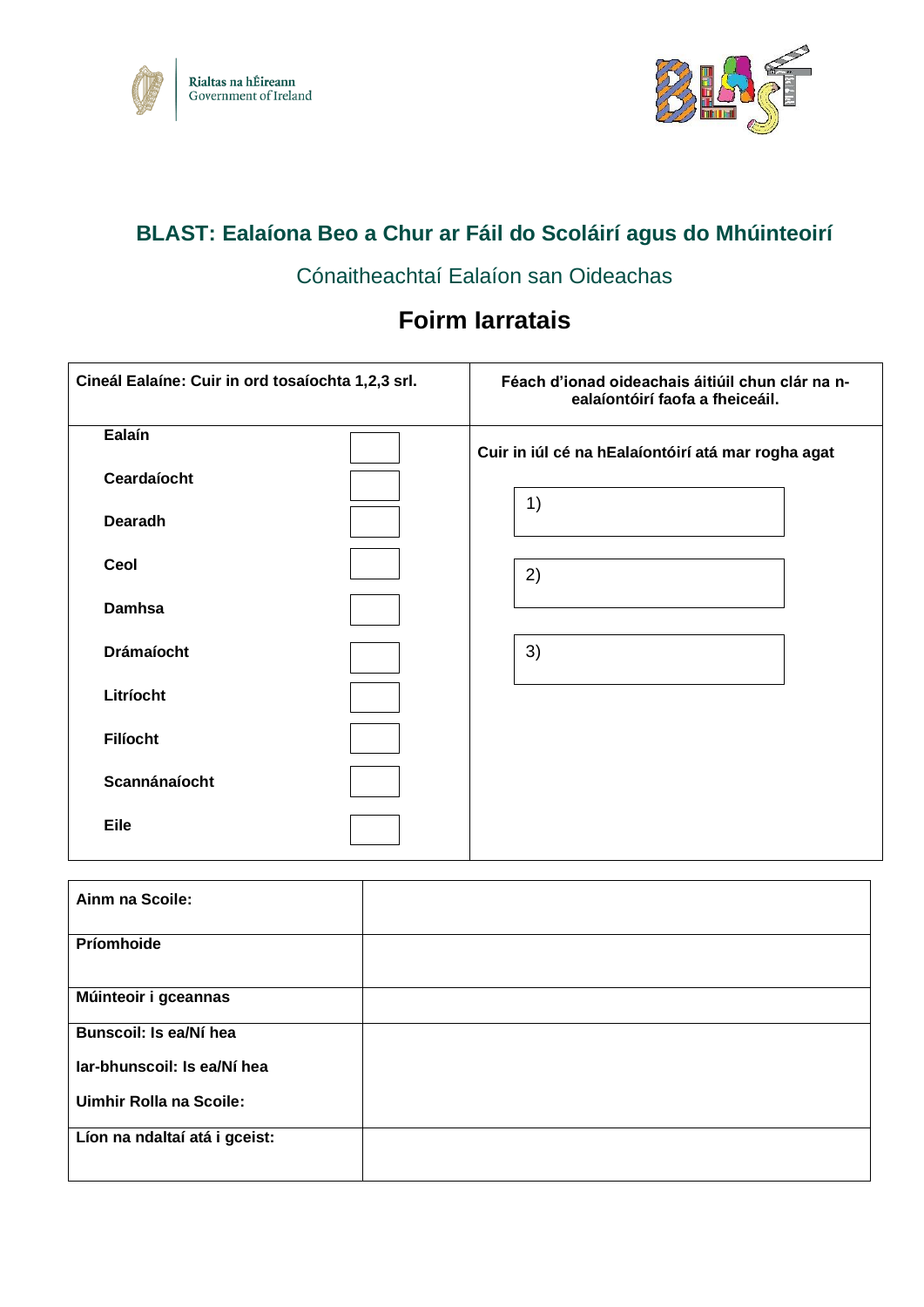| Seoladh:<br>Fón/Fón Póca:                                                                                                                                                             |         |                                        |                           |                 |  |
|---------------------------------------------------------------------------------------------------------------------------------------------------------------------------------------|---------|----------------------------------------|---------------------------|-----------------|--|
|                                                                                                                                                                                       |         |                                        |                           |                 |  |
| <b>Ríomhphost:</b>                                                                                                                                                                    |         |                                        |                           |                 |  |
| Sonraí na Scoile                                                                                                                                                                      |         | Tabhair le fios Is ea/Ní hea           |                           |                 |  |
| Cailíní amháin:<br><b>Buachaillí amháin:</b><br><b>Comhoideachas:</b><br>DEIS:<br><b>Scoil Speisialta:</b><br><b>Scoil Tuaithe</b><br>Gach ábhar á mhúineadh trí mheán<br>na Gaeilge: |         |                                        |                           |                 |  |
| Léirigh do rannpháirtíocht i dtionscnaimh Ealaíon/Chruthaitheach roimhe seo:                                                                                                          |         |                                        |                           |                 |  |
| Tionscnamh:                                                                                                                                                                           | Bliain: | Ainm an<br>Ealaíontóra/Chruthaitheora: | Cónaitheacht<br>Ionscoile | Is ea/Ní<br>hea |  |
| Tionscnamh:                                                                                                                                                                           | Bliain: | Ainm an<br>Ealaíontóra/Chruthaitheora: | Cónaitheacht<br>Ionscoile | Is ea/Ní<br>hea |  |

| Tionscnamh:                                      |                                    | Bliain: | Ainm an<br>Ealaíontóra/Chruthaitheora: |                        | Cónaitheacht<br>Ionscoile | Is ea/Ní<br>hea |
|--------------------------------------------------|------------------------------------|---------|----------------------------------------|------------------------|---------------------------|-----------------|
| Amscála Molta an<br>tionscadail: (cuir tic leis) | Deireadh Fómhair<br>- Nollaig 2022 |         |                                        | Eanáir - Aibreáin 2023 |                           |                 |

Ealaíontóra/Chruthaitheora:

**Cónaitheacht** Ionscoile

Is ea/Ní hea

| Ranganna Rannpháirteacha |            |                 |  |  |  |
|--------------------------|------------|-----------------|--|--|--|
| Múinteoir                | Rang(anna) | Líon na ndaltaí |  |  |  |
|                          |            |                 |  |  |  |
|                          |            |                 |  |  |  |
|                          |            |                 |  |  |  |
|                          |            |                 |  |  |  |
|                          |            |                 |  |  |  |
|                          |            |                 |  |  |  |

Tionscnamh: Bliain: Ainm an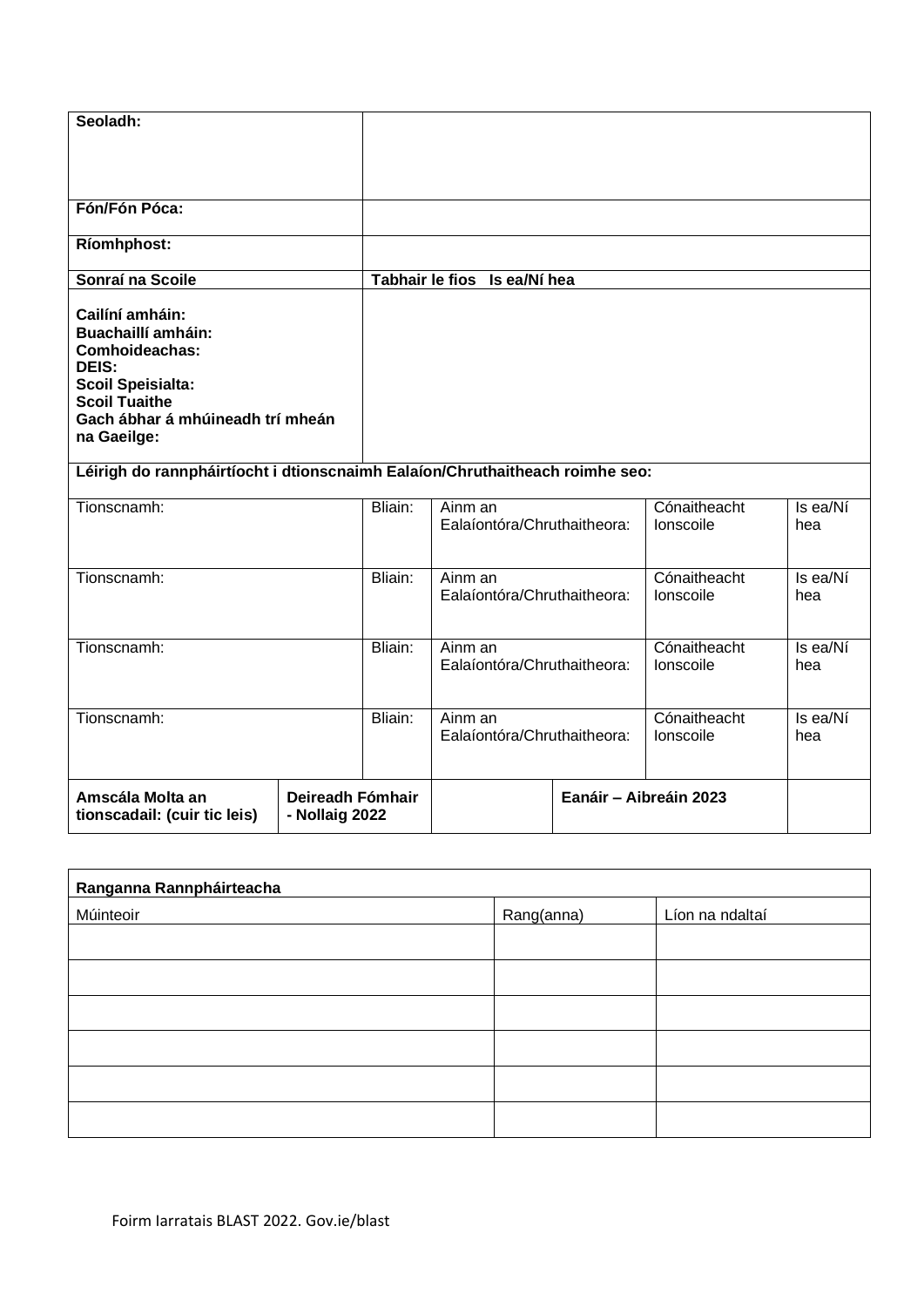| Uaireanta teagmhála an ealaíontóra: (14 uair an chloig teagmhála agus 6 uair an chloig pleanála /<br>ullmhúcháin / athbhreithnithe): cinneadh le déanamh i gcomhairle leis an scoile/ múinteoir ceannais agus<br>ionad oideachais áitiúil (20 uair an chloig san iomlán) |  |                             |  |  |                                           |  |
|--------------------------------------------------------------------------------------------------------------------------------------------------------------------------------------------------------------------------------------------------------------------------|--|-----------------------------|--|--|-------------------------------------------|--|
| Líon seachtainí:                                                                                                                                                                                                                                                         |  | Laethanta sa<br>tseachtain: |  |  | Uaireanta teagmhála<br>in aghaidh an lae: |  |
| Dáta tosaigh beartaithe an tionscadail:                                                                                                                                                                                                                                  |  |                             |  |  |                                           |  |
| Dáta críochnaithe beartaithe an tionscadail                                                                                                                                                                                                                              |  |                             |  |  |                                           |  |

## **Ní mór na nithe seo a leanas a bheith san áireamh in iarratais chomhlánaithe:**

#### **Togra scríofa don Chónaitheacht:**

- Caithfidh téama nó bunús na cónaitheachta atá beartaithe a bheith sa togra scríofa.
- ✓ Léirigh na haidhmeanna agus na torthaí a bhfuil súil leo.
- ✓ Cuir san áireamh líon na ranganna agus na ndaltaí a ghlacfaidh páirt sa chónaitheacht.
- Cad iad na hábhair, an spás agus an stóráil a bheidh ar fáil sa scoil chun tacú leis an gcónaitheacht.
- Ba chóir go léireofaí san iarratas cuntas teiste ar aon chomhoibriú scoile agus ealaíontóra/cruthaitheora roimhe seo.
- Ba cheart go léireofaí san fhaisnéis a chuimsítear san iarratas tiomantas na scoile uile don tionscadal.
- Ba cheart go dtabharfadh tionscadail aird ar na curaclaim scoile ábhartha nuair is cuí agus go ndíreofaí ar an bpróiseas sna tionscadail.
- ✓ Cuir modh beartaithe doiciméadaithe an tionscadail san áireamh; mar shampla, píosaí scannánaíocht dhigiteach/íomhánna (le toiliú).
- Is féidir íomhánna/amhairc/meabhairmhapaí/samhlacha pleanála tacú leis an togra.

#### **Seicliosta Iarratais:**

- Foirm iarratais comhlánaithe
- **Togra**

### **Treoir maidir le Sláinte Phoiblí a bhaineann le COVID- 19:**

Ba cheart tograí a bheith bunaithe ar an gcomhairle agus an treoir sláinte phoiblí is fearr a bheadh ar fáil nuair a bheidh d'iarratas á dhéanamh agat. Ba chóir go mbeadh do thogra indéanta agus inoiriúnaithe má bhíonn tionchar ag scaradh sóisialta agus/nó bearta sláinte phoiblí eile ar an tréimhse ar fad nó ar chuid di lena mbaineann an togra cónaitheachta seo.

Sa chás go n-éireoidh le d'iarratas, agus go gcaithfidh tú ina dhiaidh sin cuid de do thogra nó gach cuid de a athrú ar bhonn comhairle athraithe sláinte phoiblí, ba cheart duit teagmháil a dhéanamh le stiúrthóir d'ionaid oideachais áitiúil roimh ré chun é sin a phlé. Caithfear machnamh a dhéanamh ar an bhféidearthacht maidir le cónaitheachtaí fíorúla/cianda. Tá tuilleadh faisnéise faoi threoir Sláinte Phoiblí ar fáil ar shuíomhanna Gréasáin FSS agus an Rialtais agus déantar é a nuashonrú go minic. Féach [HSE.ie](https://www.hse.ie/eng/) agus [Go](https://www.gov.ie/en/)v.ie

## **Coinníollacha maidir le Tionscnaimh Chónaitheachtaí Ealaíon san Oideachas BLAST 2022:**

Ní féidir tús a chur le cónaitheachtaí rathúla go dtí go bhfaightear fógra i scríbhinn faoi roghnú iarratas ón ionad oideachais lánaimseartha áitiúil agus nuair a bheidh grinnfhiosrúchán an Gharda Síochána tugtha chun críche.

Eagróidh ionaid oideachais an t-iarratas ó ealaíontóirí aonair le haghaidh grinnfhiosrúchán na nGardaí.

Maoineofar an t-ealaíontóir ar feadh 20 uair an chloig san iomlán, lena n-áireofar 6 uair an chloig le haghaidh pleanála, forbartha agus athbhreithnithe i gcomhpháirt le múinteoirí.